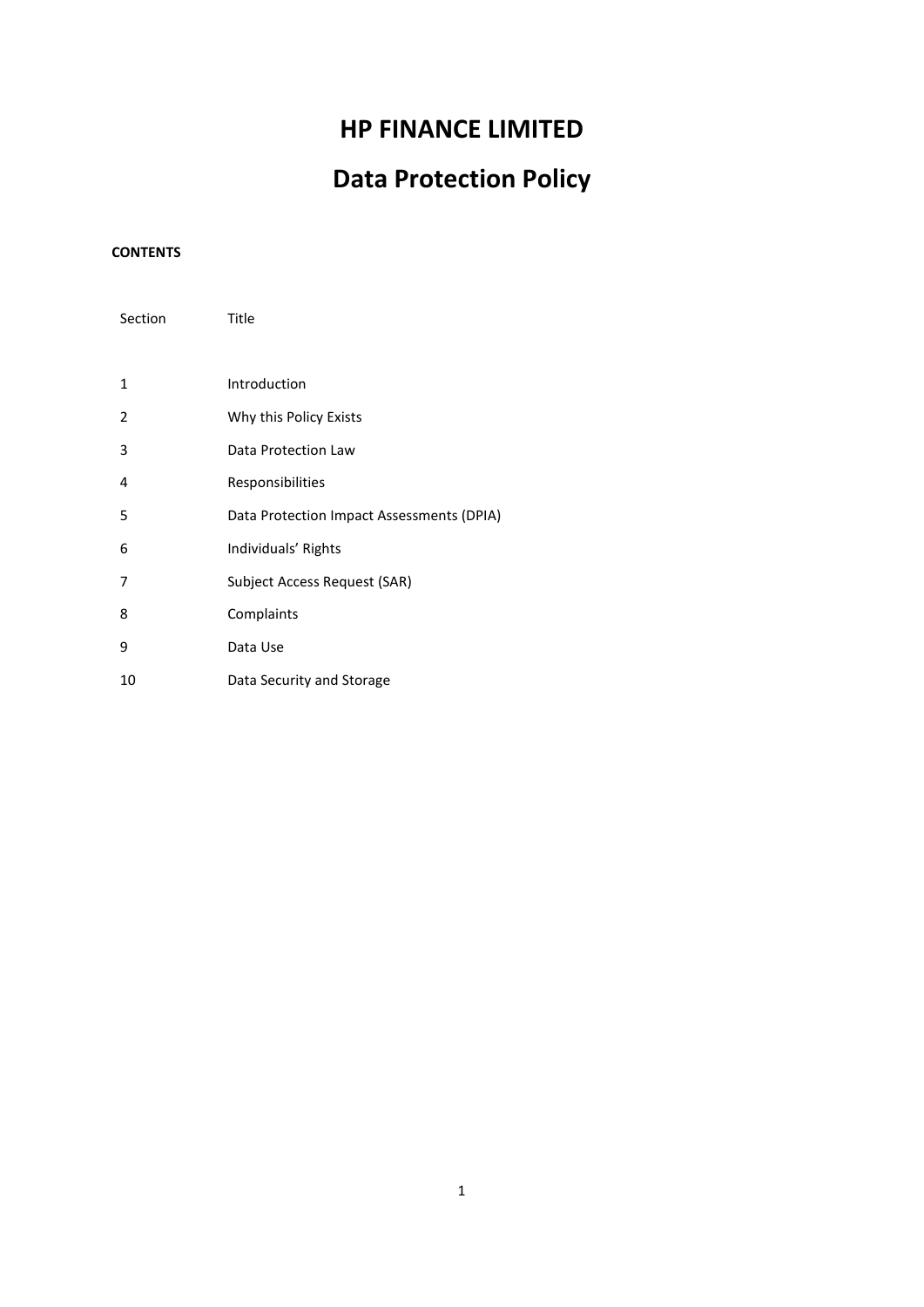#### **1. Introduction**

HCP Finance Limited needs to gather and use certain information about individuals.

This can include customers, suppliers, business contacts, employees and other people the organisation has a relationship with or may need to contact.

This policy describes how this personal data must be collected, handled and stored to meet the company's data protection standards — and to comply with the law.

#### **2. Why this policy exists**

This data protection policy ensures HCP Finance Limited:

- complies with data protection law and follows good practice
- protects the rights of all individuals' data
- is open about how it stores and processes individuals' data in line with individuals' rights
- protects itself from the risks of a data breach

#### **3. Data protection law**

The General Data Protection Regulations describe how organisations — including HCP Finance Limited — must collect, handle and store personal information. These rules apply regardless of whether data is stored electronically or otherwise.

To comply with the law, personal information must be;

- processed lawfully, fairly and in a transparent manner in relation to individuals;
- collected for specified, explicit and legitimate purposes and not further processed in a manner that is incompatible with those purposes; further processing for archiving purposes in the public interest, scientific or historical research purposes or statistical purposes shall not be considered to be incompatible with the initial purposes;
- adequate, relevant and limited to what is necessary in relation to the purposes for which they are processed;
- accurate and, where necessary, kept up to date; every reasonable step must be taken to ensure that personal data that are inaccurate, having regard to the purposes for which they are processed, are erased or rectified without delay;
- kept in a form which permits identification of data subjects for no longer than is necessary for the purposes for which the personal data are processed;
- processed in a manner that ensures appropriate security of the personal data, including protection against unauthorised or unlawful processing and against accidental loss, destruction or damage, using appropriate technical or organisational measures.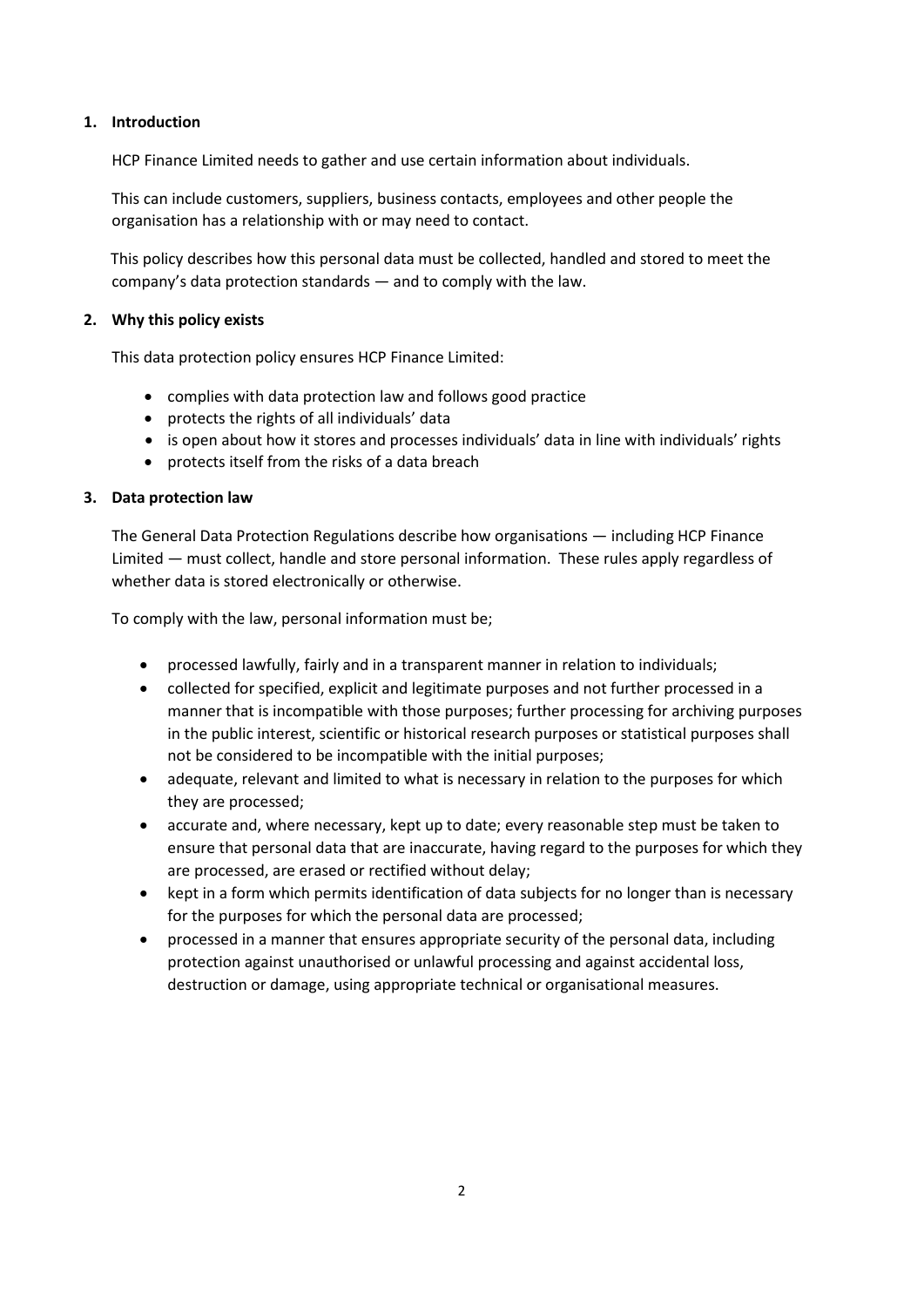Record Keeping:

A range of information must be detailed in our internal records of processing activities. Such areas include;

- name and details of the organisation
- include, if appropriate, details of other data controllers, the organisation's representative and data protection officer
- purposes of processing the data
- description of the categories of individuals and the categories of personal data
- categories of the recipients of personal data
- details of transfers of data to third parties or abroad, including details of safety mechanisms
- retention schedules
- technical and organisational security measures

HCP Finance Limited ensures that records of these activities are kept and are updated accordingly. Individuals' data is kept on file for 6 years in line with the Financial Conduct Authorities record keeping rules. After which point, personal data is retracted to the point it is unidentifiable and used for statistical purposes only.

#### **4. Lawful Basis for Processing Data**

Under GDPR, it is a requirement that HCP Finance Limited has a valid lawful basis to process personal data, this should be documented. Most lawful bases require that processing is 'necessary'.

The lawful bases for processing are set out in Article 6 of the GDPR. At least one of these must apply whenever HCP Finance Limited processes personal data:

Processing is lawful under GDPR as:

(a) Consent: the individual has given clear consent for you to process their personal data for a specific purpose.

(b) Contract: the processing is necessary for a contract you have with the individual, or because they have asked you to take specific steps before entering into a contract.

(c) Legal obligation: the processing is necessary for you to comply with the law (not including contractual obligations).

(d) Vital interests: the processing is necessary to protect someone's life.

(e) Public task: the processing is necessary for you to perform a task in the public interest or for your official functions, and the task or function has a clear basis in law.

(f) Legitimate interests: the processing is necessary for your legitimate interests or the legitimate interests of a third party unless there is a good reason to protect the individual's personal data which overrides those legitimate interests.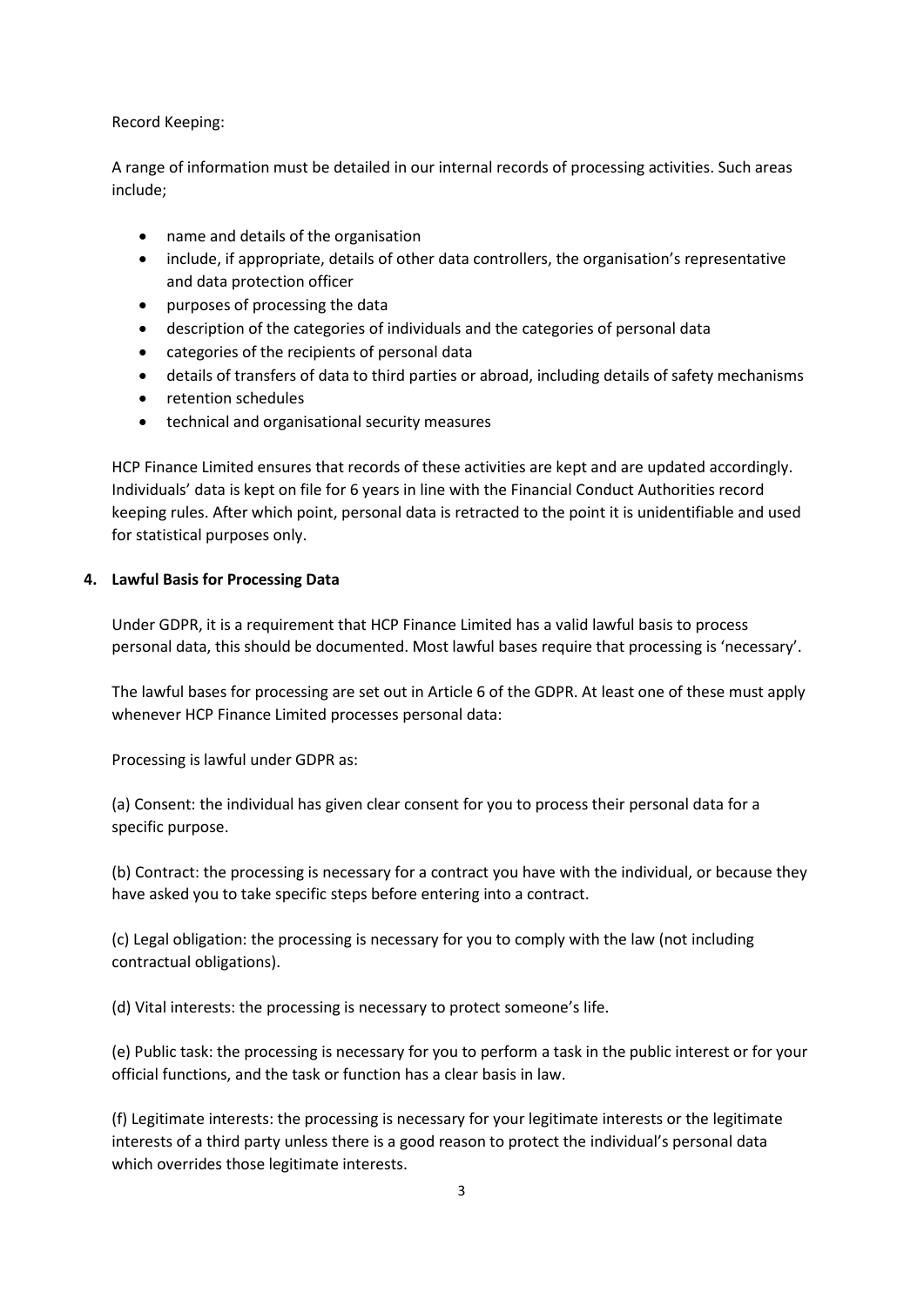HCP Finance Limited has chosen this basis for processing data as it is requested from the individuals that we capture data before entering into a contract (e.g. provide a quote for finance).

Special categories of data may be captured by HCP Finance Limited, for example, information about an individual's:

- race;
- ethnic origin;
- politics;
- religion;
- trade union membership;
- genetics;
- biometrics (where used for ID purposes);
- health;
- sex life; or
- sexual orientation.

You need to identify both a lawful basis for general processing and an additional condition for processing this type of data.

If you are processing criminal conviction data or data about offences, you need to identify both a lawful basis for general processing and an additional condition for processing this type of data.

#### **5. Responsibilities**

HCP Finance Limited acts as a data Controller and data Processor. All staff are responsible for ensuring that the highest data standards and best practices are met on a continual basis.

A Data Protection Officer (DPO) has been appointed: Colin Howells. He is accountable and responsible for compliance with GDPR.

#### **6. Data Protection Impact Assessments (DPIA)**

HCP Finance Limited has a general obligation to implement technical and organisational measures to demonstrate that data protection is integrated into our processing activities. A Data Protection Impact Assessment is conducted each time HCP Finance Limited considers implementing using new technologies

The DPIA will pertain at least;

- a description of the processing operations and the purposes, including, where applicable, the legitimate interests pursued by the controller;
- an assessment of the necessity and proportionality of the processing in relation to the purpose;
- an assessment of the risks to individuals;
- the measures in place to address risk, including security and to demonstrate that you comply.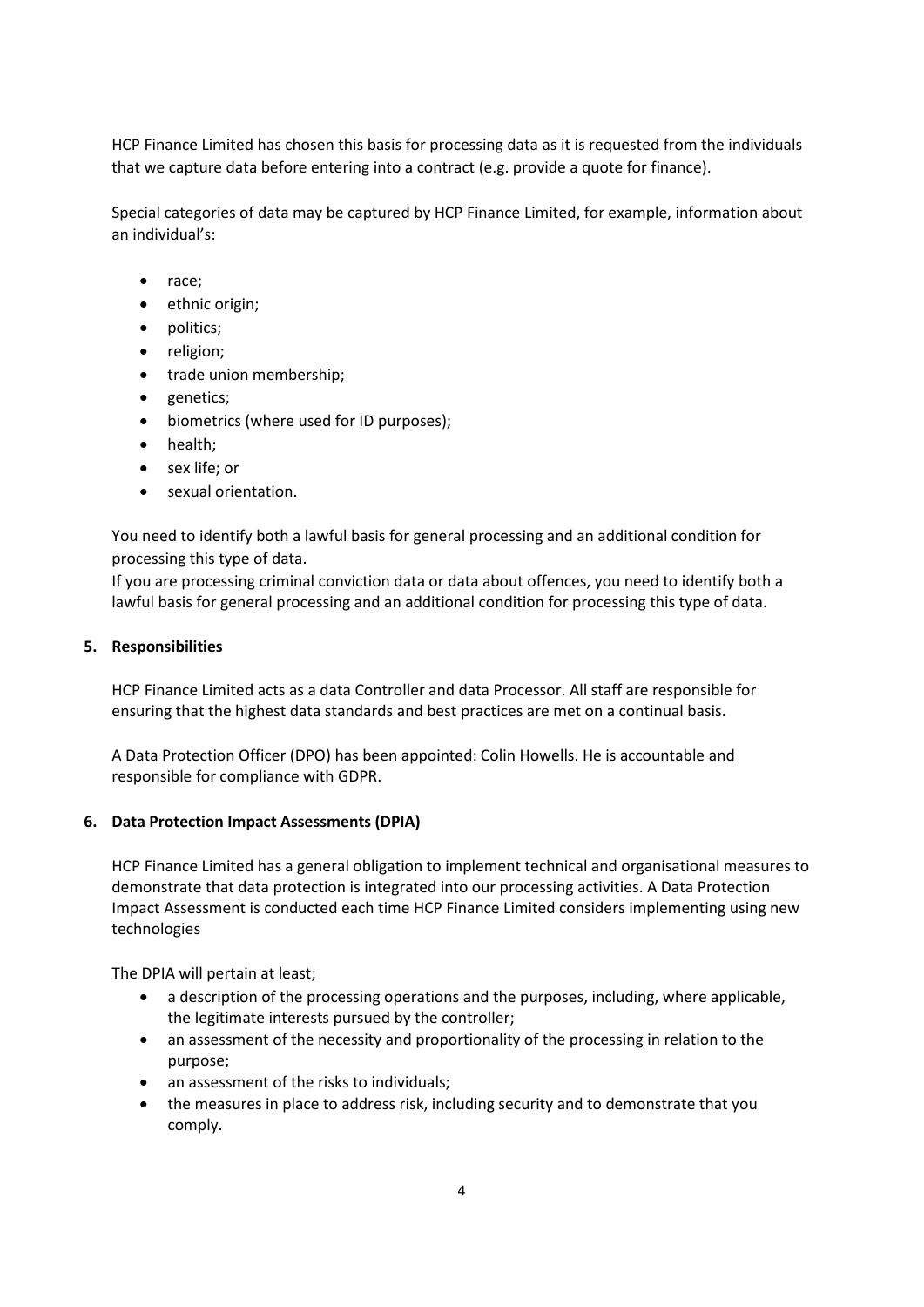#### **7. Individuals Rights**

Individuals now have more rights under GDPR, HCP Finance Limited, these are;

- the Right to be Informed
- the Right of Access
- the Right to Rectification
- the Right to Erasure
- the Right to Restrict Processing
- the Right to Data Portability
- the Right to Object
- rights in relation to automated decision making and profiling.

HCP Finance Limited provide every customer with a Privacy Notice at the point data is captured.

The information supplied in this notice demonstrates how HCP Finance Limited is transparent over our data processing. The notice is;

- concise, transparent, intelligible and easily accessible;
- written in clear and plain language, particularly if addressed to a child; and free of charge.

We include details of (but not limited to);

the Data Controller, the lawful reason for processing data, if any third parties have legitimate interests, categories of personal data, categories of recipients such as banks and credit unions, the data retention periods,

the individuals' rights; including the right to withdraw, where the individual can complain about how the data is processed with a supervisory authority, source of data when it comes from a third party and where personal data is part of a contractual requirement or obligation.

#### **Rectification**

Individuals are entitled to have personal data rectified if it is inaccurate or incomplete. If HCP Finance Limited has disclosed the personal data in question to third parties, then we will inform them of the rectification where possible.

HCP Finance Limited will respond to this request within one month or extended by two months where the request for rectification is complex.

#### **Erasure**

Individuals have a right to have personal data erased and to prevent processing in specific circumstances;

• where the personal data is no longer necessary in relation to the purpose for which it was originally collected/processed.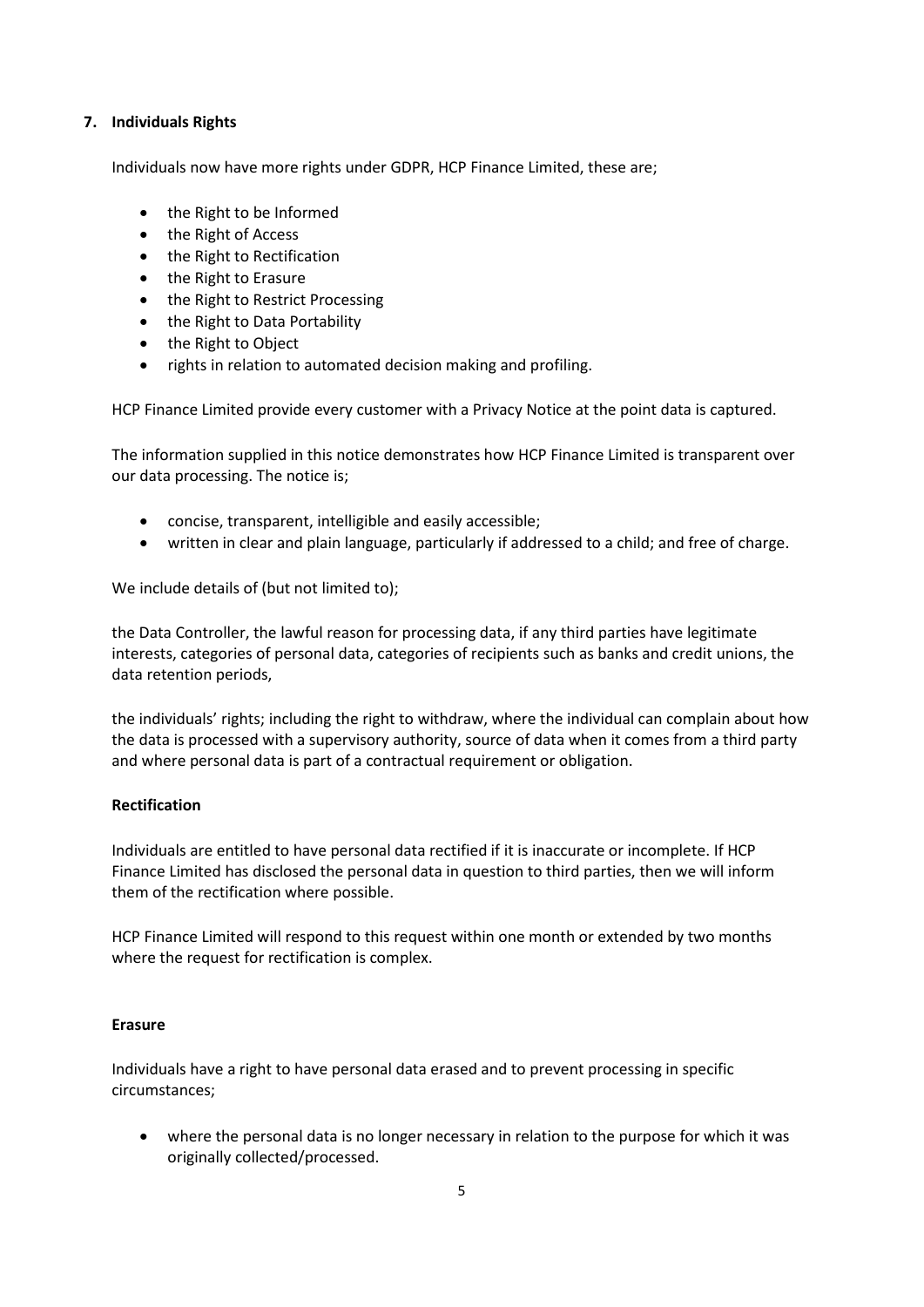- when the individual withdraws consent.
- when the individual objects to the processing and there is no overriding legitimate interest for continuing the processing.
- the personal data was unlawfully processed (i.e. otherwise in breach of the GDPR).
- the personal data must be erased to comply with a legal obligation.
- the personal data is processed in relation to the offer of information society services to a child.
- under the GDPR, this right is not limited to processing that causes unwarranted and substantial damage or distress. However, if the processing does cause damage or distress, this is likely to make the case for erasure stronger.

HCP Finance Limited may refuse to comply with a request for erasure where the personal data is processed for the following reasons;

- to exercise the right of freedom of expression and information;
- to comply with a legal obligation for the performance of a public interest task or exercise of official authority.
- for public health purposes in the public interest;
- archiving purposes in the public interest, scientific research historical research or statistical purposes; or
- the exercise or defence of legal claims.

If HCP Finance Limited has disclosed the personal data in question to third parties, a notification will be sent, informing them about the erasure of the personal data, unless it is impossible or involves disproportionate effort to do so.

#### **Restrict processing**

HCP Finance Limited will restrict the processing of personal data in the following circumstances;

- where an individual contest the accuracy of the personal data, you should restrict the processing until you have verified the accuracy of the personal data.
- where an individual has objected to the processing (where it was necessary for the performance of a public interest task or purpose of legitimate interests), and you are considering whether your organisation's legitimate grounds override those of the individual.
- when processing is unlawful, and the individual opposes erasure and requests restriction instead.
- if you no longer need the personal data but the individual requires the data to establish, exercise or defend a legal claim.

if any data has been disclosed to third parties, HCP Finance Limited will notify them about the restriction on the processing of the personal data, unless it is impossible or involves disproportionate effort to do so.

#### **Portability**

For personal data an individual has provided to a controller; where the processing is based on the individual's consent or for the performance of a contract; and when processing is carried out by automated means, HCP Finance Limited must provide the personal data in a structured, commonly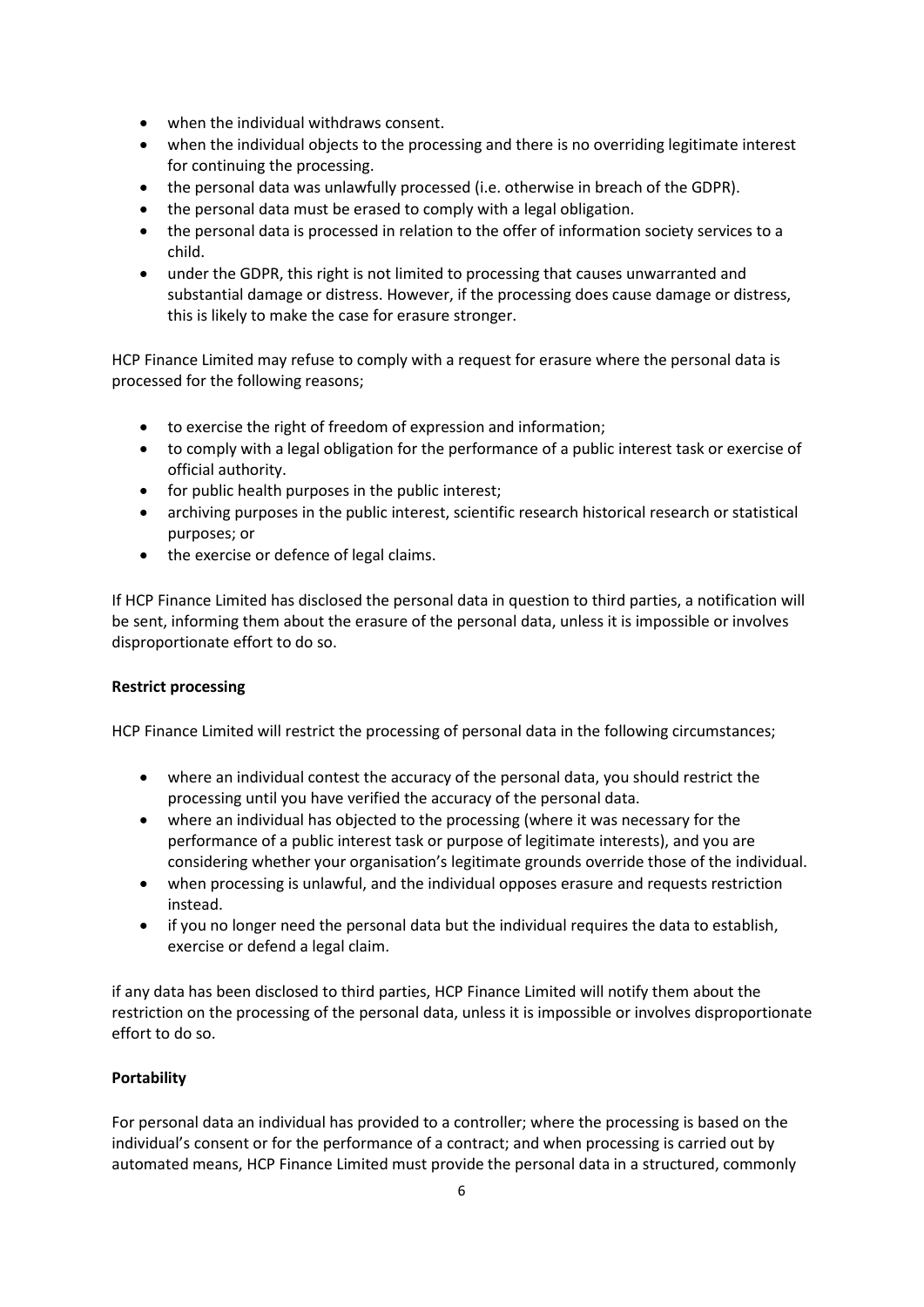used and machine-readable form. Open formats include CSV files. Machine readable means that the information is structured so that software can extract specific elements of the data. This enables other organisations to use the data.

HCP Finance Limited must provide this service free of charge.

If the individual requests it, we may be required to transmit the data directly to another organisation if this is technically feasible. HCP Finance Limited will respond without undue delay, and within one month or extended by two months where the request is complex or receive many requests.

#### **Objecting**

If an individual has objected to processing data or direct marketing, HCP Finance Limited will cease to process the data.

Individuals must have an objection on "grounds relating to his or her particular situation".

HCP Finance Limited will stop processing the personal data unless**;**

- compelling legitimate grounds for the processing, which override the interests, rights and freedoms of the individual; or
- the processing is for the establishment, exercise or defence of legal claims.

This is brought to the attention of the data subject at the first point of communication and in our privacy notice. This is separated out from any other information.

#### **Direct marketing purposes**

As soon as an objection is received, HCP Finance Limied will stop processing personal data for direct marketing purposes. This will be actioned at any stage and is free of charge.

#### **Automated decision making including profiling**

HCP Finance Limited understands that any form of automated processing of personal data intended to evaluate certain personal aspects relating to a natural person, or to analyse, or predict that person's performance at work, economic situation, location, health, personal preferences, reliability, or behaviour falls under this right. Where this is conducted, the rules and guidance of the ICO will be adhered to and followed. To date, HCP Finance Limited does not conduct automated decision making including profiling.

### **8. Subject Access Requests (SAR)**

Individuals who are the subject of personal data held by HCP Finance Limited are entitled to;

- confirmation that their data is being processed;
- access to their personal data; and
- other supplementary information this largely corresponds to the information that should be provided in a privacy notice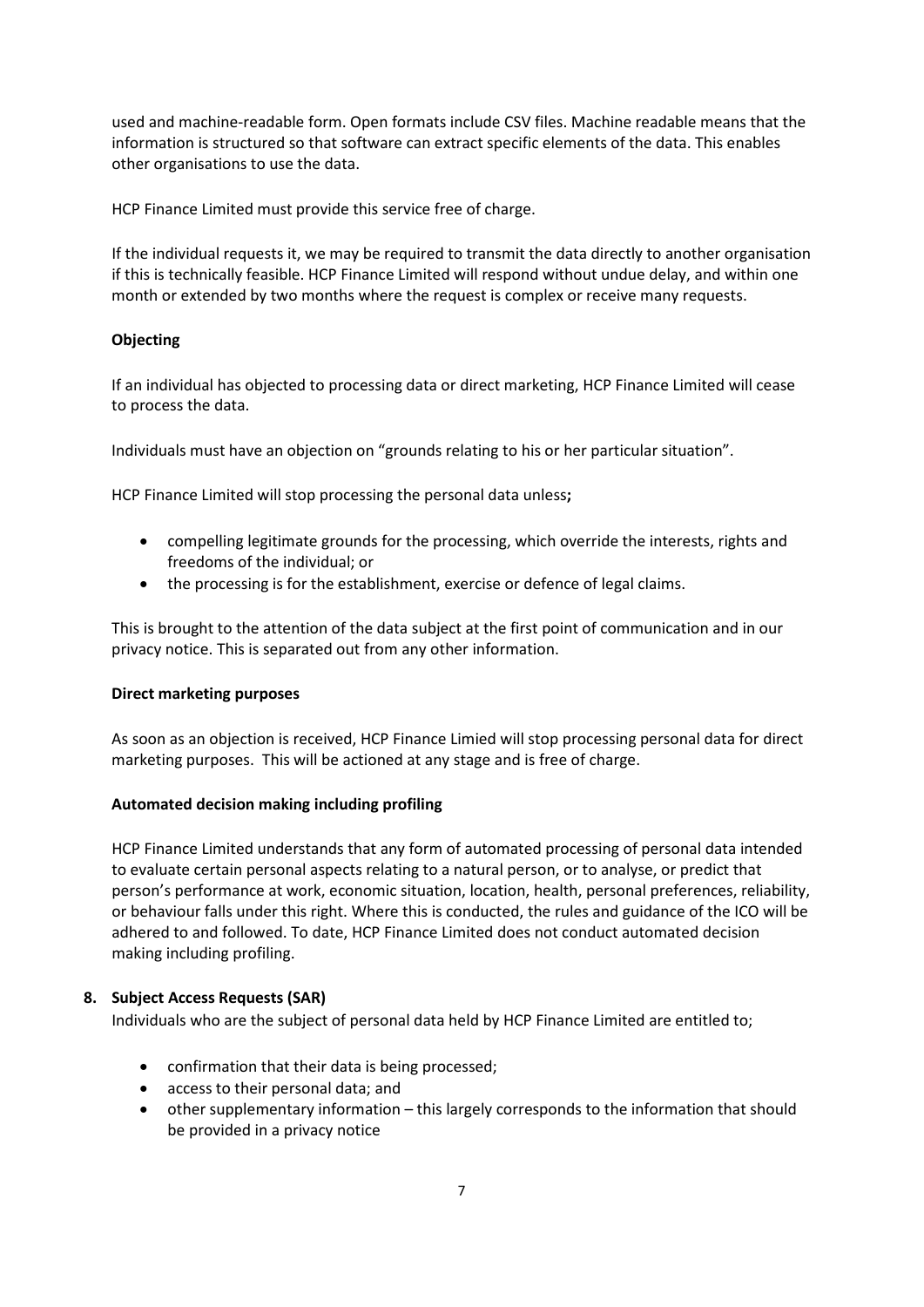Individuals contacting the company requesting this information, this is called a Subject Access Request.

HCP Finance Limited will provide a copy of the information free of charge. However, a 'reasonable fee' may be charged when a request is manifestly unfounded or excessive, particularly if it is repetitive.

A reasonable fee may also be charged to comply with requests for further copies of the same information. The fee is based on the administrative cost of providing the information only.

Once the identity of the person making the request has been verified, the information will be provided within 1 month, this will be extended to 2 months if the request is complex. Notification will be made to the individual if this is the case.

#### **9. Complaints**

It is made clear that data subjects who wish to complain about how their personal data has been processed can raise this with HCP Finance`s complaints procedure. If the data subject is still not happy, then the complaint can be referred to the Information Commissioners Office.

#### **10. Data Security and Storage**

When data is stored on paper, it should be kept in a secure place where unauthorised people cannot see or have access to it. These guidelines also apply to data that is usually stored electronically but has been printed out for some reason;

- when not required, the paper or files should be kept in a locked drawer or filing cabinet.
- employees should make sure paper and printouts are not left where unauthorised people could see them, like on a printer;
- data printouts should be shredded and disposed of securely when no longer required.

When data is stored electronically, it must be protected from unauthorised access, accidental deletion and malicious hacking attempts;

- data should be protected by strong passwords or encryption products;
- if data is stored on removable media (like a CD or DVD), these should be kept locked away securely when not being used;
- data should only be stored on designated drives and servers and should only be uploaded to an approved cloud computing services**;**
- servers containing personal data should be sited in a secure location, away from general office space;
- data should be backed up frequently. Those backups should be tested regularly, in line with the company's standard backup procedures;
- data should never be saved directly to laptops or other mobile devices like tablets or smart phones;
- all servers and computers containing data should be protected by approved security software and a firewall.

The point that personal data is accessed is when it can be at greatest risk of loss, corruption, theft, unlawful access, HCP Finance Limited will;